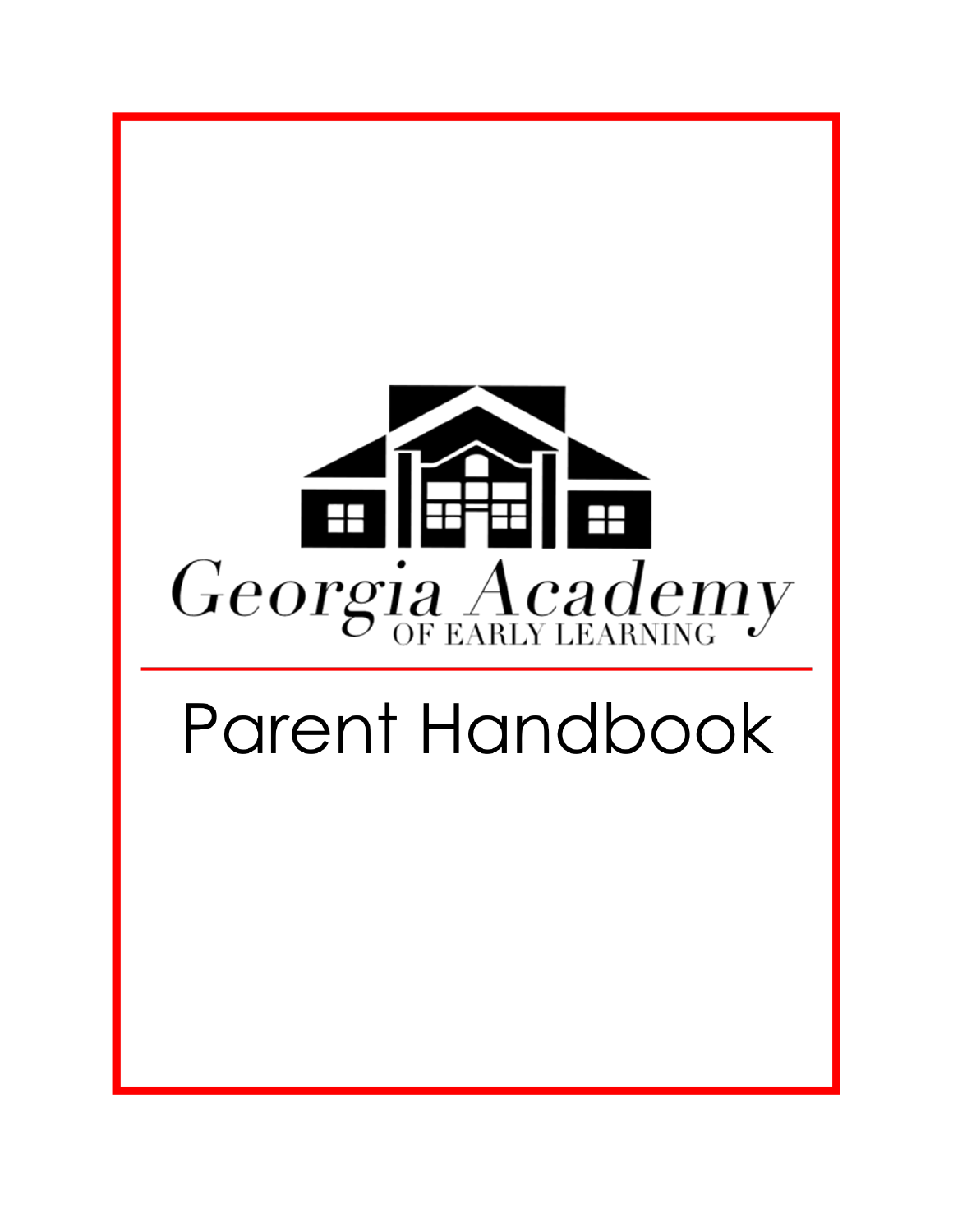# Contents

| Policy Regarding Investigations and Reporting of Suspected Child Abuse and Neglect10 |
|--------------------------------------------------------------------------------------|
|                                                                                      |
|                                                                                      |
|                                                                                      |
|                                                                                      |
|                                                                                      |
|                                                                                      |
|                                                                                      |
|                                                                                      |
|                                                                                      |
|                                                                                      |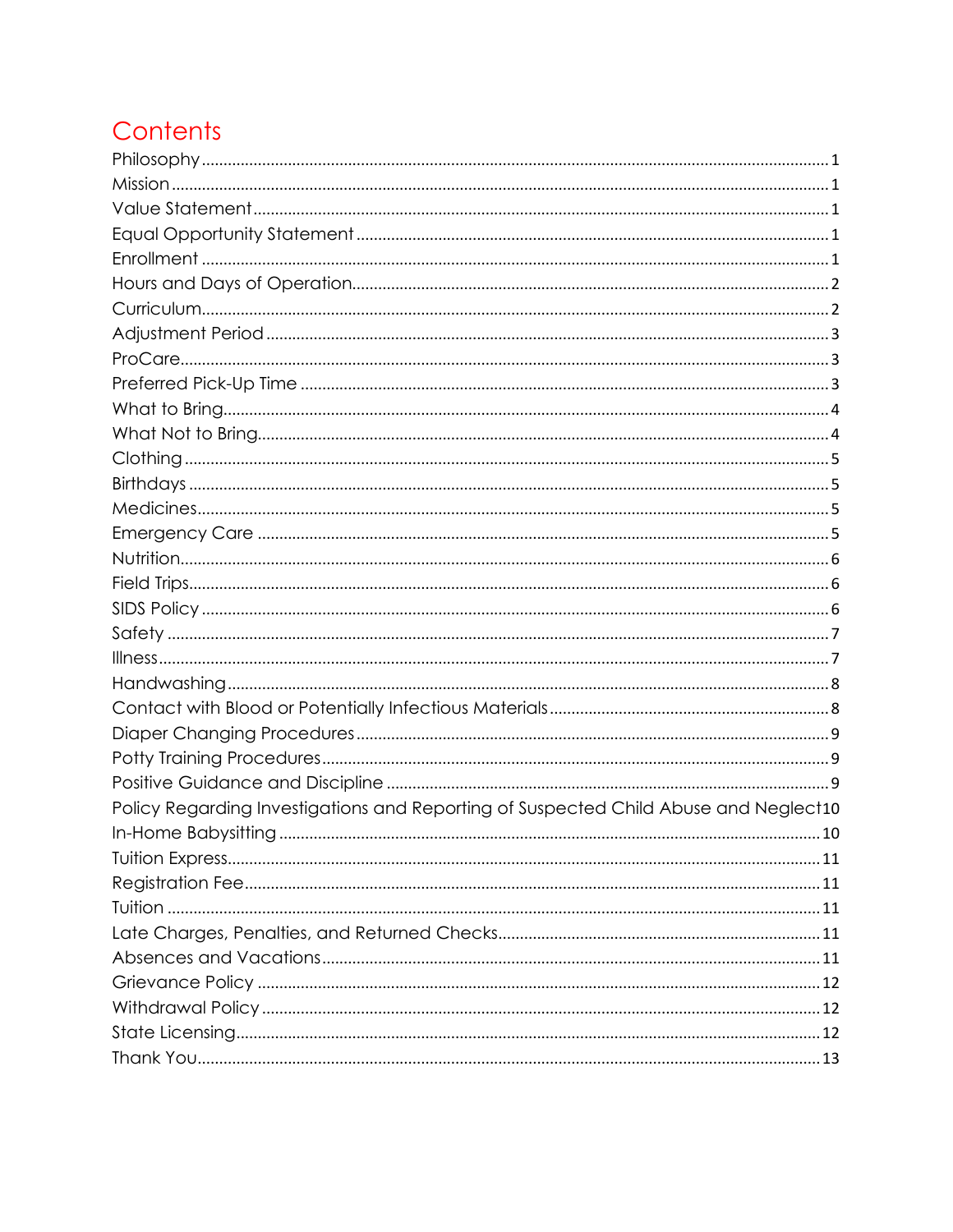### <span id="page-2-0"></span>Philosophy

We believe all people should have opportunities to learn and develop to their full potential. We believe with the nurturing, stimulating environment provided at Georgia Academy that children can become contributing adults, who are responsible, independent, and self-sufficient.

#### <span id="page-2-1"></span>Mission

Our mission is to make a positive difference in the lives of the children, families, staff members, and communities we serve. By continuing to uphold our school to the highest standards, we ensure that our children are engaged in an enriched learning environment and that our staff members are committed to ongoing professional development. It is essential that our school goes beyond meeting children's basic needs. We will provide interaction, stimulation, affection, security and learning through hands on exploration and discovery.

### <span id="page-2-2"></span>Value Statement

We will ensure the success of our mission by adhering to the following value statements:

- We will always provide the highest quality of customer service to our clients.
- We will provide consistent, age-appropriate educational experiences for the children we serve.
- We will always provide quality care which ensures that each child's social, emotional, physical, and cognitive needs are met to the highest level possible.

### <span id="page-2-3"></span>Equal Opportunity Statement

Georgia Academy is an equal opportunity educational provider and employer. We do not discriminate on the basis of a person's race, color, religion, sex, national origin, disability, and/or age in educational programs or activities that it operates, or in employment decisions.

### <span id="page-2-4"></span>**Enrollment**

Enrollment Requirements:

Georgia Academy enrolls children from six weeks through twelve years of age. Every child enrolled at Georgia Academy must have an Enrollment Application on file. All applications must be filled out completely by parents prior to the child's first day in the center. Additionally, we require a child-care immunization certificate from your child's physician within thirty (30) days of the actual enrollment date. When these certificates expire, please make sure they are updated.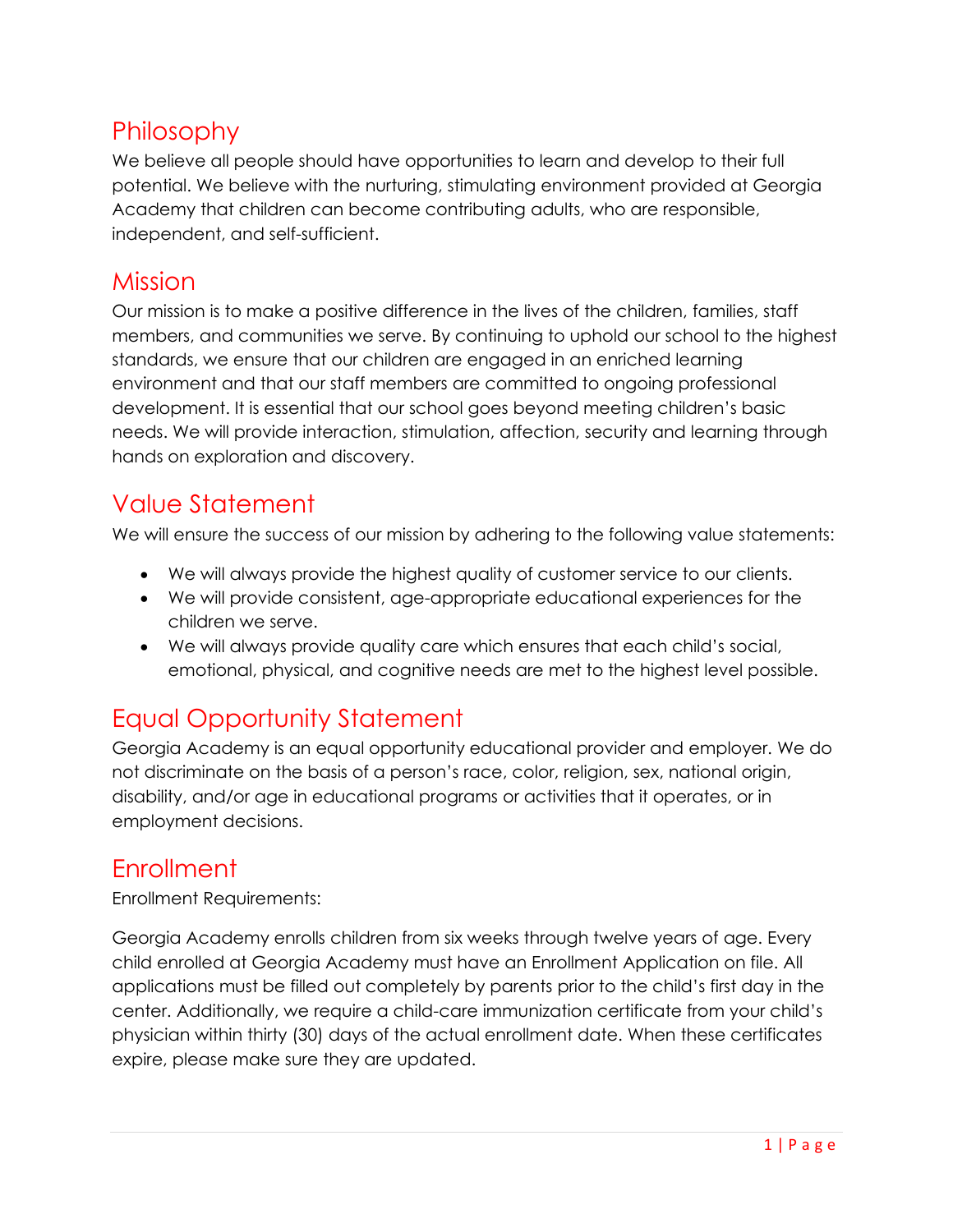Enrollment information is kept on file in the center through our computer database. It is important that parents update the information as changes happen. All information on children and families is kept confidential.

## <span id="page-3-0"></span>Hours and Days of Operation

Georgia Academy is a full year program. Our normal hours of operation are 6:30a.m. to 6:30p.m. A late fee of \$2.00 per minute is charged for every minute after closing that the child remains on the premises, payable at the time your child is picked up. Georgia Academy will be open Monday through Friday throughout the year except for the observance of the following holidays: New Year's Day, Memorial Day, Fourth of July, Labor Day, Thanksgiving Day, Day after Thanksgiving, Christmas Eve, and Christmas Day. Should the traditional holiday fall on a Saturday, we will be closed the Friday before. If the traditional holiday falls on a Sunday, we will be closed on the following Monday. We will close on days of inclement weather when closing is determined necessary by Georgia Academy administrators. If we are aware of a closing in advance, we will post a notice at our school. In the event of inclement weather, please check our website or Facebook page or call the center for additional information prior to transporting your child to the center. We will be closed four additional days per year for our quarterly Teacher Workdays. You will receive an Annual School Calendar at the beginning of each school year specifying the exact dates of each closing.

### <span id="page-3-1"></span>Curriculum

Georgia Academy's EXCLUSIVE 2400 Curriculum, provides hands on, center-based activities designed to develop emerging skills. Our curriculum utilizes research-based programs such as GELDS to build an educational foundation for the children in our center. In addition, the curriculum supplements the teachers' education in early childhood development, while allowing them room to be creative! The children delight in the fun, interactive activities; they develop a love for learning while they grow, play, and have fun!

**Infants and Toddlers** - 2400 Curriculum for infants and toddlers incorporates stimulating activities, promoting growth and development through daily routines. Established in an atmosphere of caring, love and hugs, 2400 Curriculum gives teachers fun activities to do with little ones all day even during the routine of eating! Infant and toddler guides follow a weekly format and teachers choose several daily activities for each child. Lesson plans are personalized and crafted to meet each child's specific needs.

**Twos, Threes, and Fours** - For two-, three-, and four-year old children, 2400 Curriculum follows a daily activity format that matches the ever-changing needs of each rapidly developing child! Each age group has a separate curriculum that is specific to their educational and emotional needs, interests, and activity level. Lessons for these age groups incorporate small and large group time activities, along with center-based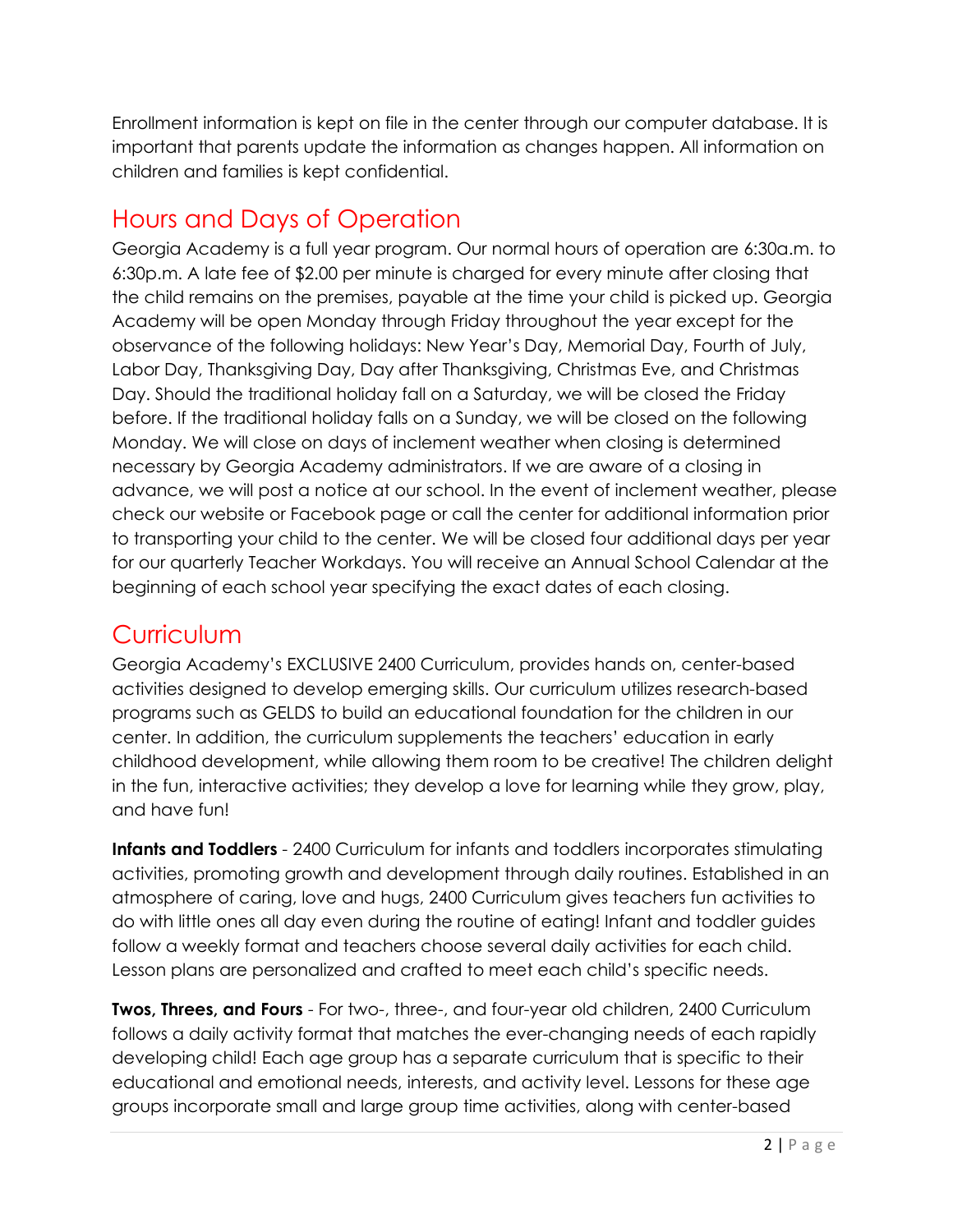activities. The activities in 2400 Curriculum meet learning objectives for each child based on research and best practices.

**School Age** - 2400 Curriculum for school age children takes into consideration the special needs of this active group. Whether they want to work on a creative art project, do homework, or just relax, 2400 Curriculum assists the school age teacher in creating a fun environment where schoolers want to be!

## <span id="page-4-0"></span>Adjustment Period

We know that changing or starting a new school isn't easy. The first day, especially, is often full of excitement and anxiety over the unknown. That's why, at Georgia Academy, we focus on making the transition as welcoming and worry free as possible, for your child and for you. To ensure that's the case, here are a few things to keep in mind. On your child's first day, you will receive instructions and log in information for ProCare, our parent communications app. You can log in at any time to see what your child is up to, to send a message to your child's teacher, or to check your balance. When your child goes to class, we will place their belongings in a personal space labeled with their name and photo. Throughout the day, we will continue to care for and comfort them, doing our best to ensure every child feels comfortable and safe. It typically takes 2-4 weeks for children to adjust completely. Drop offs may be difficult in the beginning, but over time they will love coming to school. Every child will acclimate on their own timeline. Our job is to help them along, as they learn to trust their new environment as an extension of home.

### <span id="page-4-1"></span>ProCare

ProCare is an application our teachers use to record your child's activities and provide you with updates throughout the day. This allows you to check in and view everything from naps to snacks and provides you with a complete history of your child's experience in our program. Photos are stored safely and securely in a journal format and allow you to see just how much fun your child is having! Whether it be at work, home, or on the go, through ProCare's mobile app, you'll receive real time updates on your child's activities to your email and smartphone. You can visit the ProCare website, where you'll find ProCare's pages dedicated to Internet Safety and FAQ's, as well as a Contact Us page if you have any other specific questions. Just go to schools.procareconnect.com/login.

### <span id="page-4-2"></span>Preferred Pick-Up Time

We request that all Infant and Toddler children (Rooms 1-5) arrive by 9:00am, and Preschool and School-aged children (Rooms 6-9) arrive no later than 8:00am. This is not strictly enforced but helps with scheduling and preparing for the day. If you need to arrive later, please call the center prior to your child's preferred arrival time to make us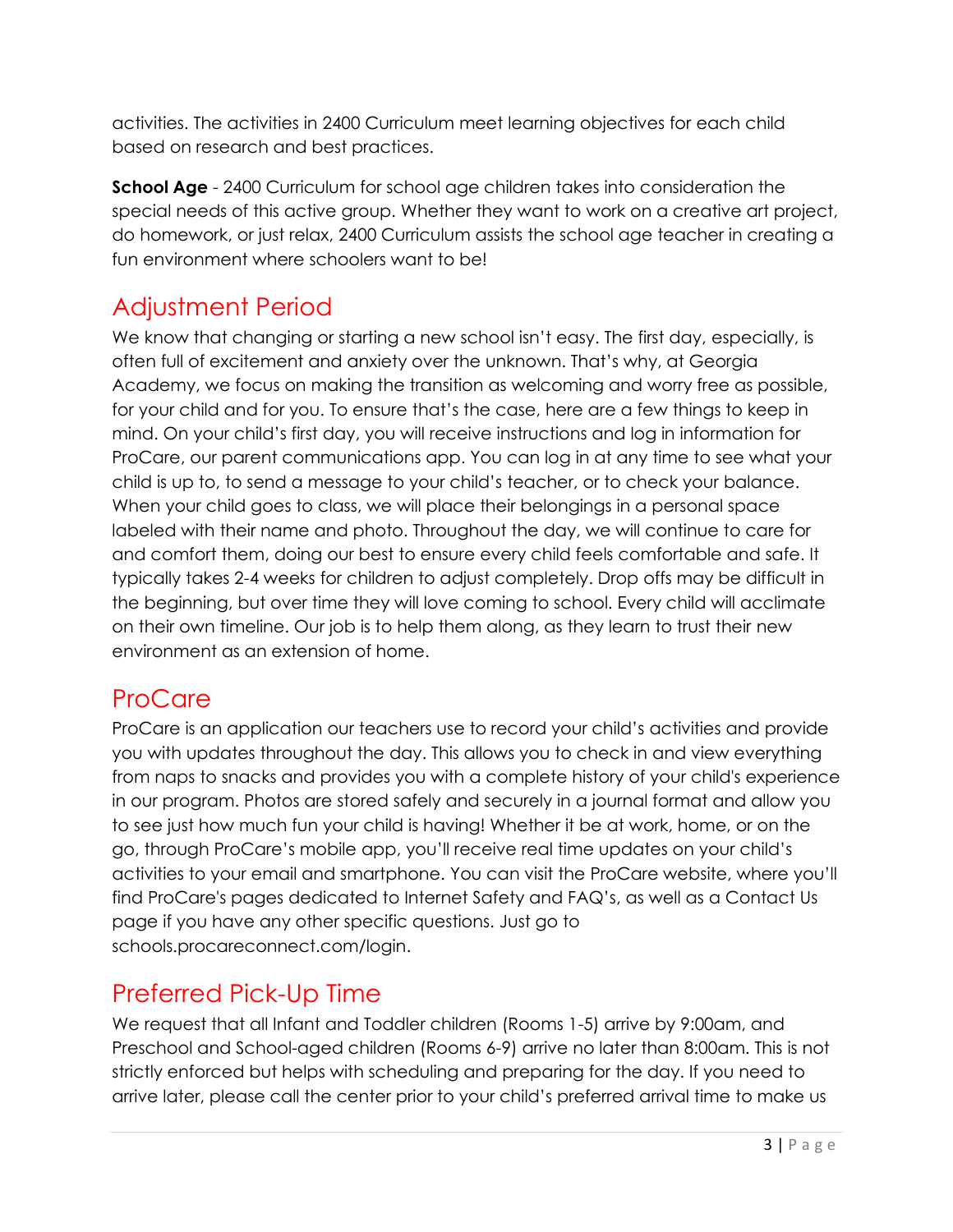aware of their attendance. If children are not here by their preferred arrival time and we have not heard from you, they will be marked as absent.

# <span id="page-5-0"></span>What to Bring

All children will receive a school bag to keep their belongings from home in. Anything your child brings in should fit inside this bag. Bags will be checked daily in the classroom. Diapers and diaper creams will be removed from your child's bag and placed in their personal storage space, but extra clothes and pull ups will always stay in your child's bag so that you know when extra clothes are needed. We will let you know if diapers or creams are running low through the ProCare app. Please provide the following:

- Infants Only:
	- o Bottles (Labeled with Name/Date) (If Applicable)
	- o A Sleep Sack (Labeled with Name) (Cannot Swaddle)
- Diapers (Sleeve Labeled with Name/Date) (If Applicable)
- Diaper Rash Cream (Labeled with Name) (Only If Necessary)
- At Least 2 Sets of Extra Clothes (Labeled with Name) (Seasonally Appropriate)
- At Least 1 Pair of Extra Shoes (Labeled with Name) (Close-Toed)
- Jacket or Coat for Cold Days (Labeled with Name)
- Pacifier (Labeled with Name) (Only If Necessary)

## <span id="page-5-1"></span>What Not to Bring

Our toys and equipment have been carefully selected to provide a safe and stimulating environment and they are shared by all children. Georgia Academy is not responsible for the loss or damage of personal belongings. Each child's bag will be checked daily. Please do not bring the following:

- Toys from Home
- Plastic Bags/Other Choking Hazards ( i.e. necklaces, small toys, coins, etc.)
- Anything with the label "Keep out of reach of children." (i.e. chapstick, lotions, diaper creams etc.) (If necessary, must be checked in up front, and stored securely away from children)
- Food from Home (with the exception of children enrolled in our Infant Program or with a doctor's note.)
- Wipes (with the exception of children with a doctor's note.)
- Water Bottles/Sippy Cups
- Blankets or Lovies from Home
- Money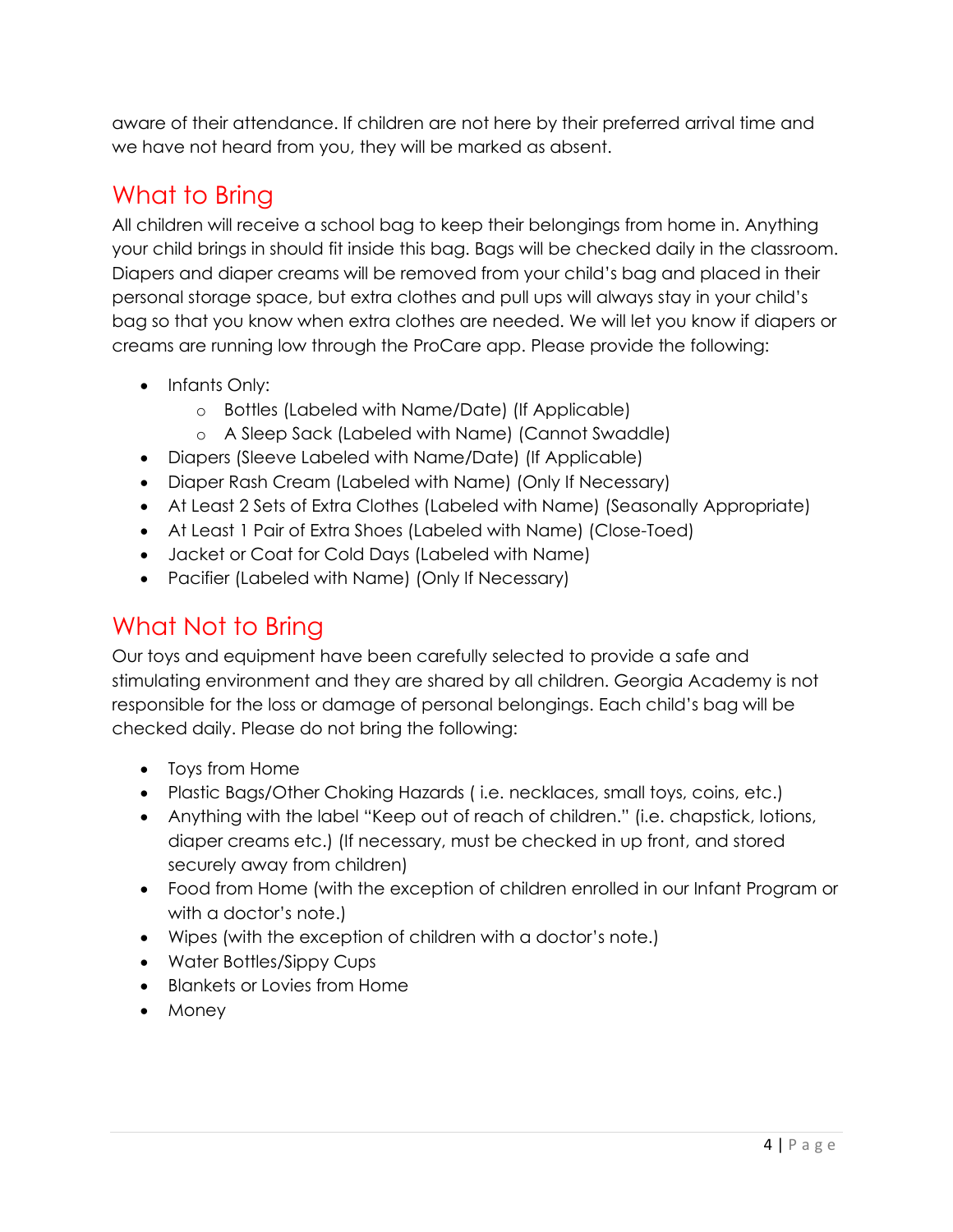## <span id="page-6-0"></span>**Clothing**

Dress your child for lots of fun activities! Clothing should be loose and comfortable and layered for warmth in cold weather. Closed-toed shoes with rubber soles are necessary to avoid serious falls and are required during all activities. Please mark your child's name clearly on all articles of clothing, including shoes. All children are required to have a complete change of clothes, including socks. Georgia Academy is not responsible for the loss or damage of clothing.

### <span id="page-6-1"></span>**Birthdays**

Your child's birthday is a special occasion, and we enjoy celebrating with fun and special snacks to recognize your child during the day. If you notify the Director, arrangements can be made for you to provide a pre-packaged treat (ingredients must be listed) for the class. Parents are always encouraged to celebrate with us. We do ask that gift giving be reserved for home.

### <span id="page-6-2"></span>**Medicines**

Georgia Academy administers medications only at 11:00 a.m. and 3:00p.m. It is our policy to administer prescription medications or over the counter medications with a doctor's note only. Non-Prescription Topical Medications also require authorization from the parent. This includes any medication used for diaper rash, insect repellents (containing DEET) or sunscreen (SPF 15 or higher) that is applied. In order for staff to give medication, the parent must fill out the medication form. All information on the form must be complete. Medication forms must be updated and signed weekly, as applicable, to ensure proper ongoing dispensing.

STATE LAW REQUIRES THE FOLLOWING INFORMATION TO DISPENSE MEDICATIONS: Date form is completed, full name of the child, name of medication, prescription number, if any, dosage, the dates to be given, the time of day medication is to be dispensed, and signature of parent. The school will notify you in the event of any adverse reaction to the medication.

### <span id="page-6-3"></span>Emergency Care

In case of an emergency, we will notify you and/or your physician immediately. If you are unavailable, we will notify the person(s) listed on your child's enrollment application. First aid will be administered immediately, if necessary. Our staff members are trained in CPR and First Aid. We have made arrangements with a local hospital to provide emergency care. It is important to keep your emergency contacts and numbers current.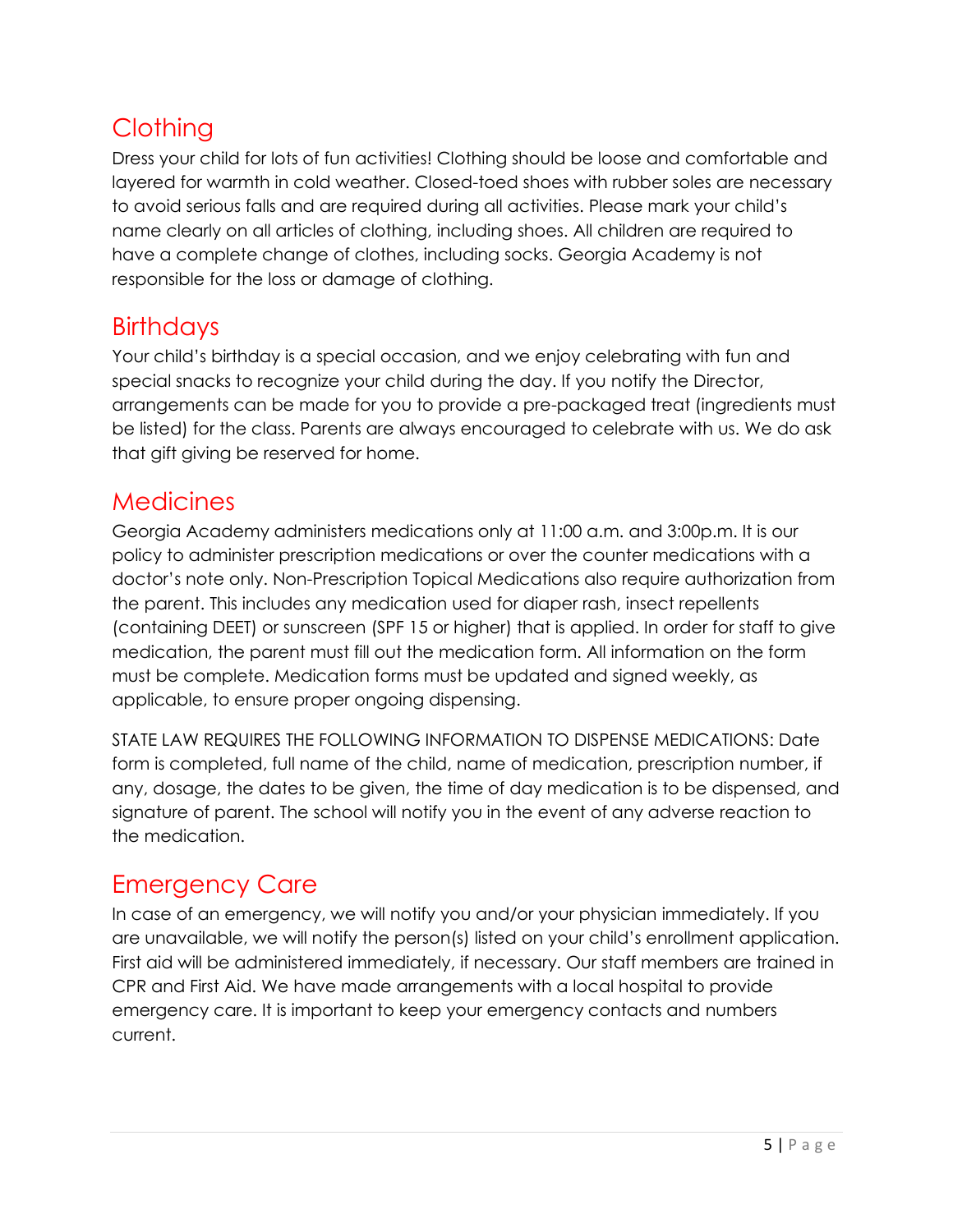### <span id="page-7-0"></span>Nutrition

A nutritious breakfast, lunch and two snacks are prepared at the school and served daily. The weekly menus are posted on the ProCare App. Table manners are practiced and conversation is directed toward information about the foods served and good nutrition.

Meals are provided for all children, so children should not bring additional food into the school unless your child requires a special diet. Georgia Academy does not permit food brought from home except in the cases of severe allergies, a medical condition or cultural/religious dietary restrictions. In these cases, food must be labeled with the child's name and the date. Food requiring refrigeration will be stored in the kitchen refrigerator. Food from home must be in its original pre-packaged state and cannot contain peanuts. Food will not be shared. Written instructions for the diet from the child's physician must be provided, and an allergy form must be filled out by the parent. Any exceptions must be approved by the Director.

Child Care Licensing does not allow anyone in the school to mix any type of formula. Parents of infants are responsible for supplying pre-mixed formula, commercial baby food, and completing a current and accurate feeding plan form. Parents must bring in the number of formula filled plastic bottles needed for the day. The bottles should be marked with the baby's name and current date.

## <span id="page-7-1"></span>Field Trips

Field trips are an exciting opportunity for your child to learn more about the community or enjoy recreation away from the school. These adventures for Pre-K four-year-olds through school age children are planned and announced to you in advance. You must give written permission for each trip on a Field Trip Permission Form. In order to keep our children safe when away from the center, we ask that all children wear their Georgia Academy T shirts with printed center address and phone number. We welcome you to attend any Georgia Academy field trip. Please be aware that parents will need to arrange their own transportation as we are unable to allow parents to ride our buses under the provisions of our insurance policy. We adhere to state teacher/child ratios during field trips.

### <span id="page-7-2"></span>SIDS Policy

We have a number of policies designed to reduce the risk of Sudden Infant Death Syndrome (SIDS). Infants, unless otherwise ordered by a physician, are placed on their backs to sleep. We do not allow pillows, quilts, comforters, stuffed toys, etc. in a crib with a child younger than 12 months.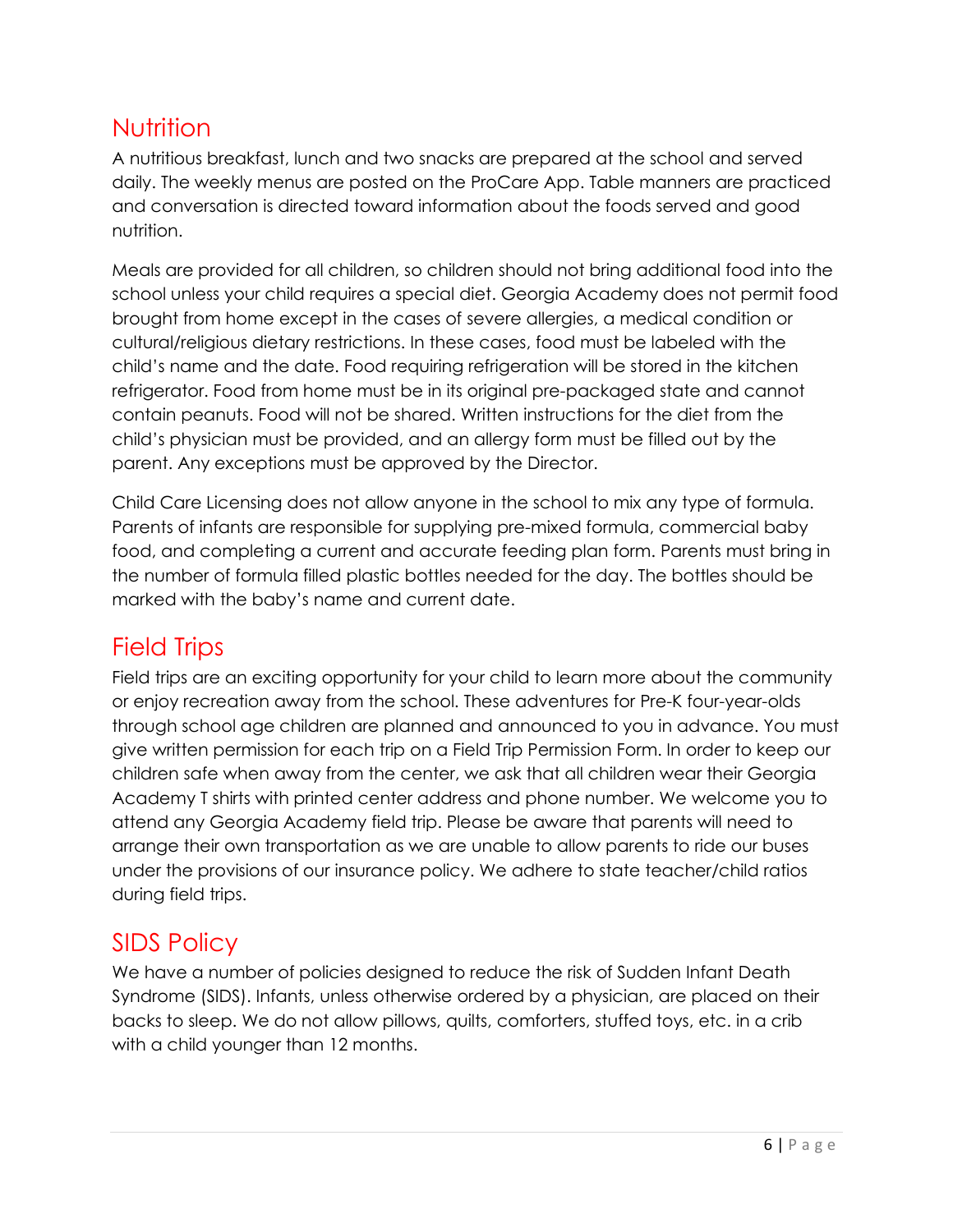# <span id="page-8-0"></span>**Safety**

**Release of Child to Others** - Under no circumstances will Georgia Academy release your child to anyone without specific authorization from the parent. Make sure the staff is aware of your child's arrival and departure. You must accompany your child in and out of school. Our center staff will not allow any child to leave without an authorized adult to accompany them out of the building.

**Traffic** - Our building was designed with spacious parking for your convenience. If you plan to spend any time in the center, please park in the spaces away from the front door. Please do not stop or park in the Forward Only Lane.

**Fire and Emergency** - Your child's safety is of the highest priority at Georgia Academy. Our school is equipped with fire sprinklers, an electronically monitored fire alarm system, controlled access system, security cameras, flood lights on the outside of the building, emergency exit lights over the exit doors, and an intercom in all rooms. Safety is emphasized regularly in our staff meetings and in all classrooms. Monthly fire drills and quarterly tornado, lockdown and evacuation drills are part of our safety plan. The emergency evacuation plan and diagram is posted in each room. In the unlikely event the school is severely damaged and considered unsafe, plans are made in advance to evacuate to a safe location. Should such an emergency occur, the Director will notify you and post a notice at the school.

**Transportation** - The safe transportation of our children is of utmost importance to us. Procedures for transportation have been established to ensure safety and to account for children at all times in all situations. Our buses are equipped with a fire extinguisher, and a first aid kit. A transportation checklist is used for head counts each time the children enter or exit the bus. Each child's medical record, name, address, phone number, and emergency numbers are on record in the bus with the staff person in charge. Our buses are inspected daily before they are driven. All staff members that qualify to drive the buses have the proper license, current CPR and First Aid training, and have been tested in road safety. Our drivers follow all transportation laws. Buses are checked thoroughly after children disembark.

### <span id="page-8-1"></span>Illness

We take every precaution to safeguard your child against illness. However, most children experience a normal number of infections. In the event of illness, our staff will comfort your child until you can come and take your child home or to the physician. If your child appears ill, has a high fever, is vomiting, or shows evidence of a communicable disease, please do not bring them to the school. If your child has such symptoms and is present at Georgia Academy, you will be asked to pick them up immediately. This requirement is imposed by the State and is intended for the protection of all the children.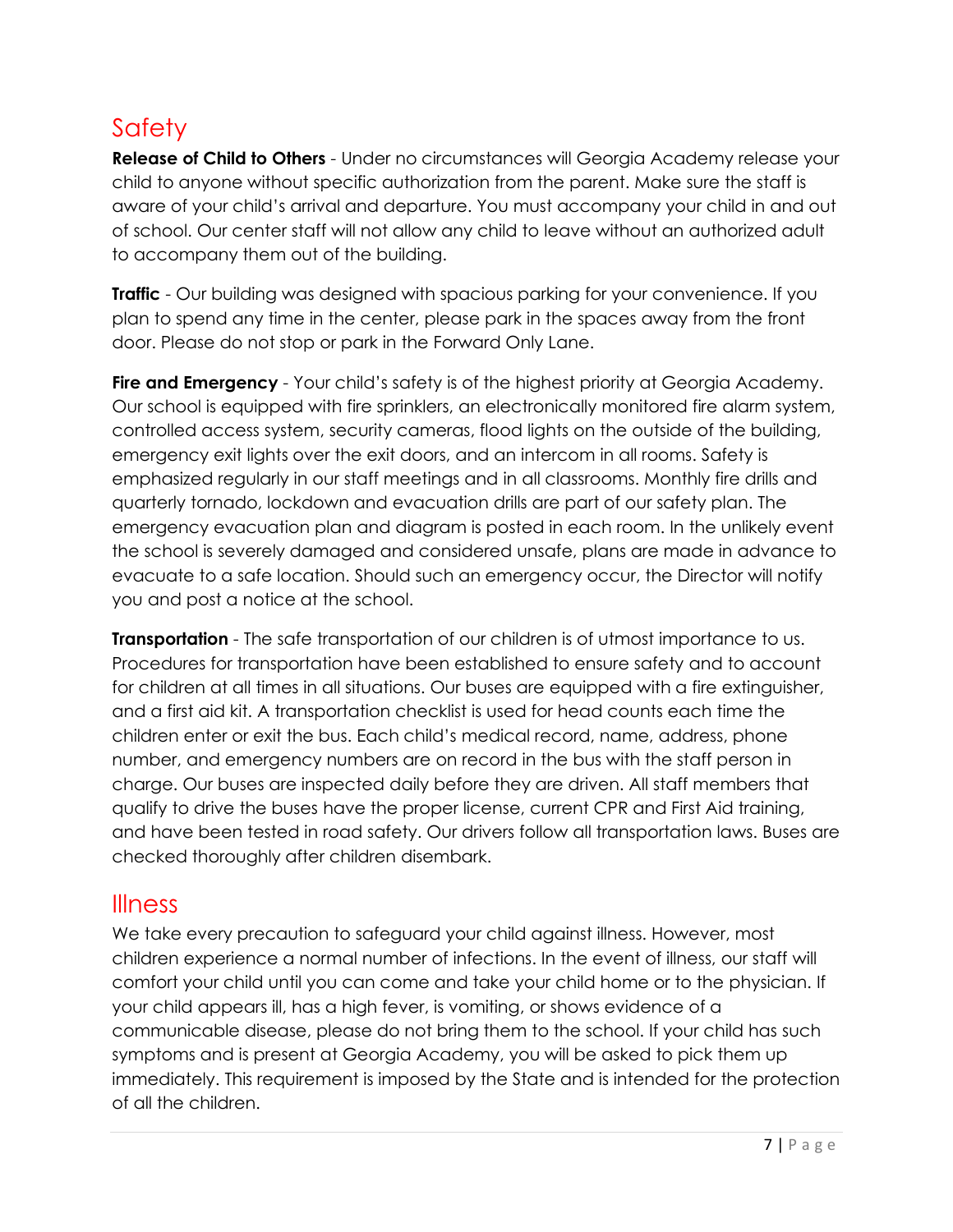A child shall not be accepted nor allowed to remain at the center if the child has the equivalent of a one hundred and one (101) degree or higher oral temperature and/or another contagious symptom, such as, but not limited to, a rash or diarrhea or a sore throat. As determined by the Director, it may be necessary for a previously ill child to present an approval for re-admittance signed by a physician. We will post a written notification on ProCare if a communicable disease is introduced into the school. Parents MUST notify the school immediately if their child contracts a communicable disease. Children with a communicable disease cannot attend the school. Georgia Academy follows the state's recommended procedures for the exclusion of sick children from the school, per the Communicable Disease chart. The chart is posted near the front desk.

### <span id="page-9-0"></span>**Handwashing**

Adherence to proper hand washing procedures is one of the primary ways that we reduce the spread of disease at our school. Children wash either independently or with staff assistance. Children who are developmentally able to learn personal hygiene are taught hand washing procedures and are monitored. Hand washing is required by all staff, volunteers, and children as hand washing reduces the risk of transmission of infectious diseases. We ask that all parents wash their hands upon entering the classrooms, as this also helps to reduce the spread of germs.

Children and adults wash their hands: on arrival for the day, after diapering or using the toilet, after handling body fluids (e.g., blowing or wiping a nose, coughing on a hand, or touching any mucus, blood, or vomit), before meals and snacks, before preparing or serving food, or after handling any raw food that requires cooking (e.g., meat, eggs, poultry), after playing in water that is shared by two or more people, after handling pets and other animals or any materials such as sand, dirt, or surfaces that might be contaminated by contact with animals, when moving from one group to another (e.g., visiting) that involves contact with infants and toddlers/twos.

Adults also wash their hands before and after feeding a child, before and after administering medication, after assisting a child with toileting and after handling garbage or cleaning.

## <span id="page-9-1"></span>Contact with Blood or Potentially Infectious Materials

Our staff take precautions to avoid contact with blood or other potentially infectious materials. All bodily fluids are considered potentially infectious. Our staff wear gloves when we may come into contact with blood, other potentially infectious materials, mucous membranes and nonintact skin. Once gloves are contaminated or damaged, they are replaced. We do not reuse disposable gloves, under any circumstances. Areas that may have been contaminated by bodily fluids are cleaned using a disinfectant solution approved by state licensing regulations.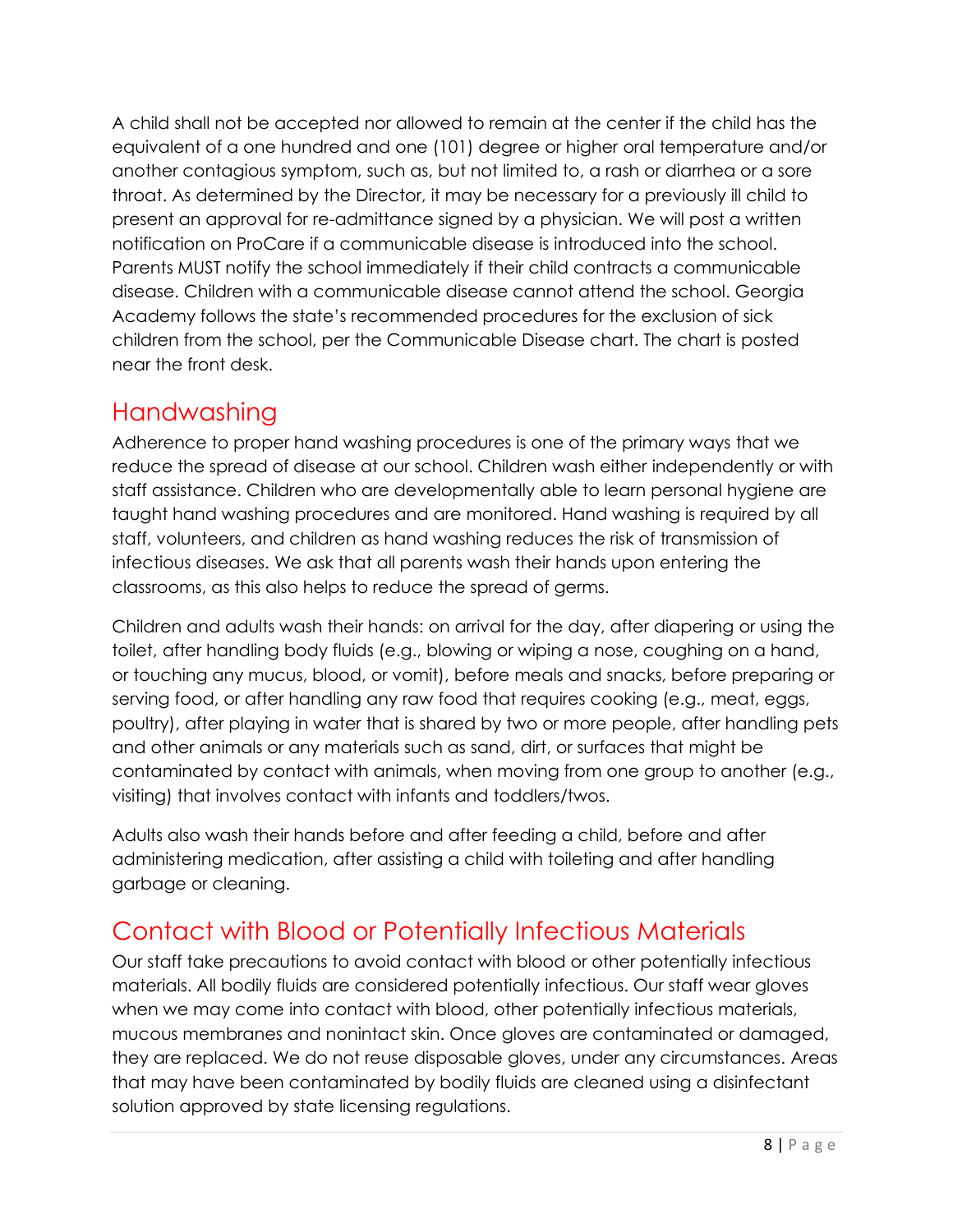## <span id="page-10-0"></span>Diaper Changing Procedures

The diaper changing table is sanitized after each use. Soiled clothing is not rinsed out due to state regulations. Instead, these items are placed in a Ziploc bag and sent home.

Used diapers are placed in the diaper pails located in the classrooms. Staff members wash their hands before and after each diaper change and wear gloves while changing. Staff members also wash the children's hands after each change. When a child is on the changing table, a staff member will always have at least one hand on the child to protect against falls. Diaper rash ointment may be applied per parent instructions, provided a Non-Prescription External Preparations Authorization form has been completed. The complete step by step procedure for diaper changing is posted by each changing table. All diapers changes are documented on the ProCare App.

# <span id="page-10-1"></span>Potty Training Procedures

Potty training usually occurs in our toddler classrooms. Our staff will communicate with your family to ensure that our efforts align with your home potty training procedure. We welcome your input! Our facility is specially equipped with child size toilets to help children make this transition in a comfortable and safe manner.

We will do our best to help your child have a successful and stress-free potty-training experience. We understand that accidents happen and are to be expected. Please dress your child in "user friendly" clothing, particularly when they first begin potty training. Your child needs to be able to pull his/her pants or dress up and down without difficulty. Diapers or pull ups with Velcro on the sides are preferable. Items that you may want to avoid include shirts that snap in the crotch, belts, and overalls. Please send two changes of clothing, plus one extra pair of shoes. Your child's teacher will notify you when it is time to try "big boy/big girl" underwear. This will enable us to ensure that your child will remain comfortable throughout the day.

# <span id="page-10-2"></span>Positive Guidance and Discipline

Proactive discipline improves children's self-esteem and problem solving skills and encourages pro social behavior. This helps the school maintain an atmosphere of warmth and understanding.

It also helps children develop as individuals and as part of a group. Our policy is to use *Time In* as opposed to *Time Out*. This strategy creates a nurturing situation where the child's dignity remains intact. Our discipline and guidance procedures include: providing interesting choices of activities, redirecting children away from problems and into positive interactions, providing consistent positive communication of positive behavior with minimal attention given to misbehavior, simple rules that are consistent, enforced, and clearly communicated to children, allowing children to problem solve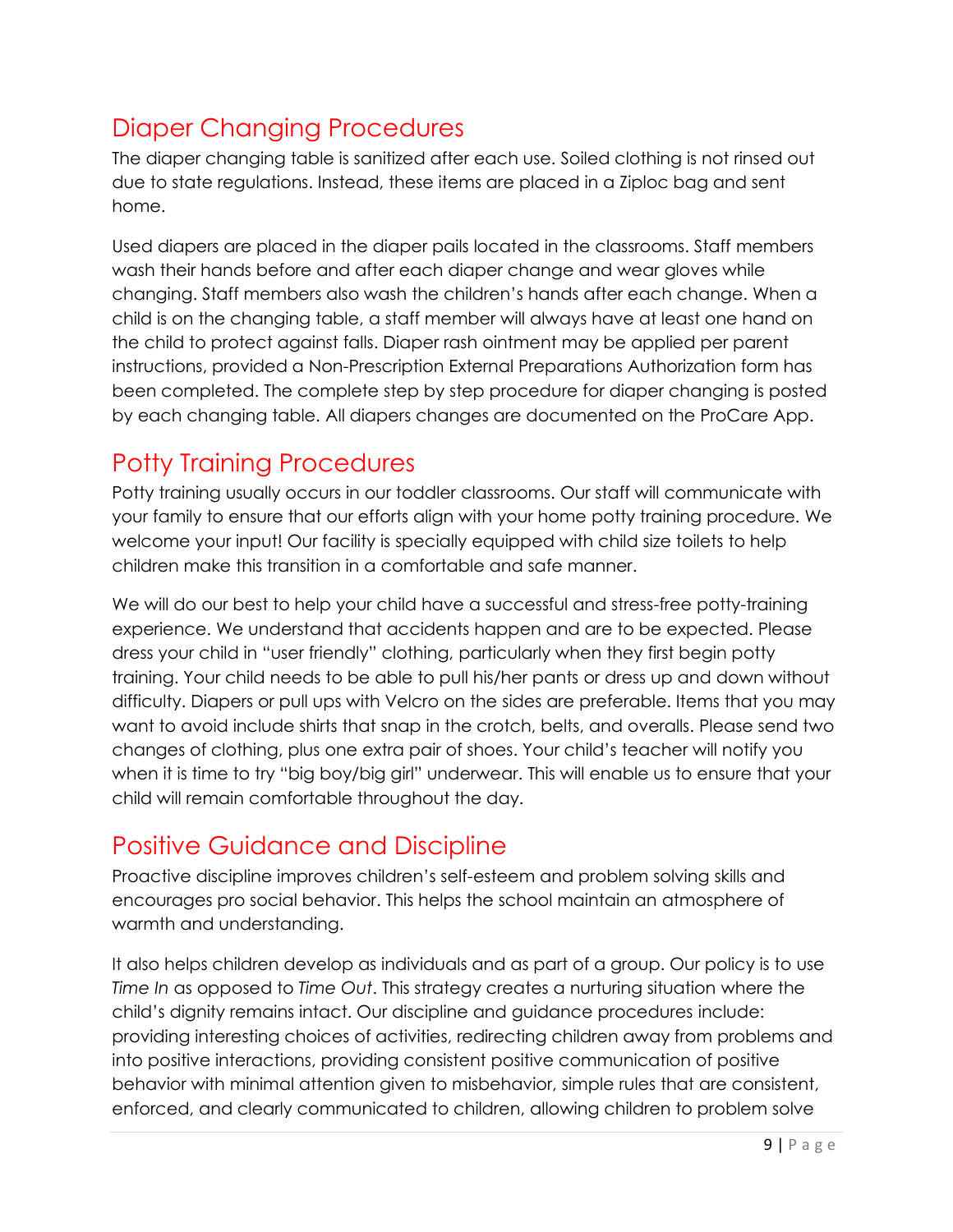among themselves without teacher interference, and arranging the environment to promote positive behavior and self-control. Providing children with the opportunity and motivation to make choices helps them to: function independently, develop social skills through gentle guidance, respect the needs and rights of others, adapt to routines and simple rules, become a responsible group member, and build positive self-esteem.

When negative behaviors disrupt the learning environment, we may suggest a behavioral plan for home and school. In extreme circumstances, we may determine that the child's emotional and educational needs may be better met in another setting. It is our policy not to release the names of children involved in behavioral incidents to other parents. We maintain confidentiality and will only discuss your child with you.

# <span id="page-11-0"></span>Policy Regarding Investigations and Reporting of Suspected Child Abuse and Neglect

Georgia Academy follows the state rules and regulations for child care learning centers regarding the reporting of suspected child abuse, and cooperates with authorities during any investigation of suspected cases of child abuse or neglect. All employees are considered mandated reporters. A mandated reporter is an individual who holds a professional position (as a social worker, physician, teacher, or counselor) that requires him or her to report to the appropriate state agency cases of child abuse that he or she has reasonable cause to suspect. Per the state rules and regulations, any suspected incidents of child abuse, neglect or deprivation shall be reported to the local County Department of Family and Children Services in accordance with state law. Further information regarding reporting suspected abuse is available for families to review in our front lobby in the Rules for Child Care Learning Centers.

### <span id="page-11-1"></span>In-Home Babysitting

Georgia Academy does not render childcare services off of its premises, except in the event of field trips which have been authorized in advance by the parent. We prohibit our staff from assuming such responsibility. Georgia Academy staff members are selected and retained only on the basis of their fitness for rendering childcare services in a controlled and fully supervised childcare program. Georgia Academy offers no assurance of the fitness of its staff members for performing these and other services (such as transporting children or caring for them in the home) in an environment which is not professionally supervised, and none should be implied or inferred under any circumstances. If parents arrange for off-site care, the staff member undertakes such service on his own behalf and not as an employee of Georgia Academy. The staff member's continued employment with Georgia Academy is placed in jeopardy if they choose to provide off site services to our clients, as it is against our employment policies.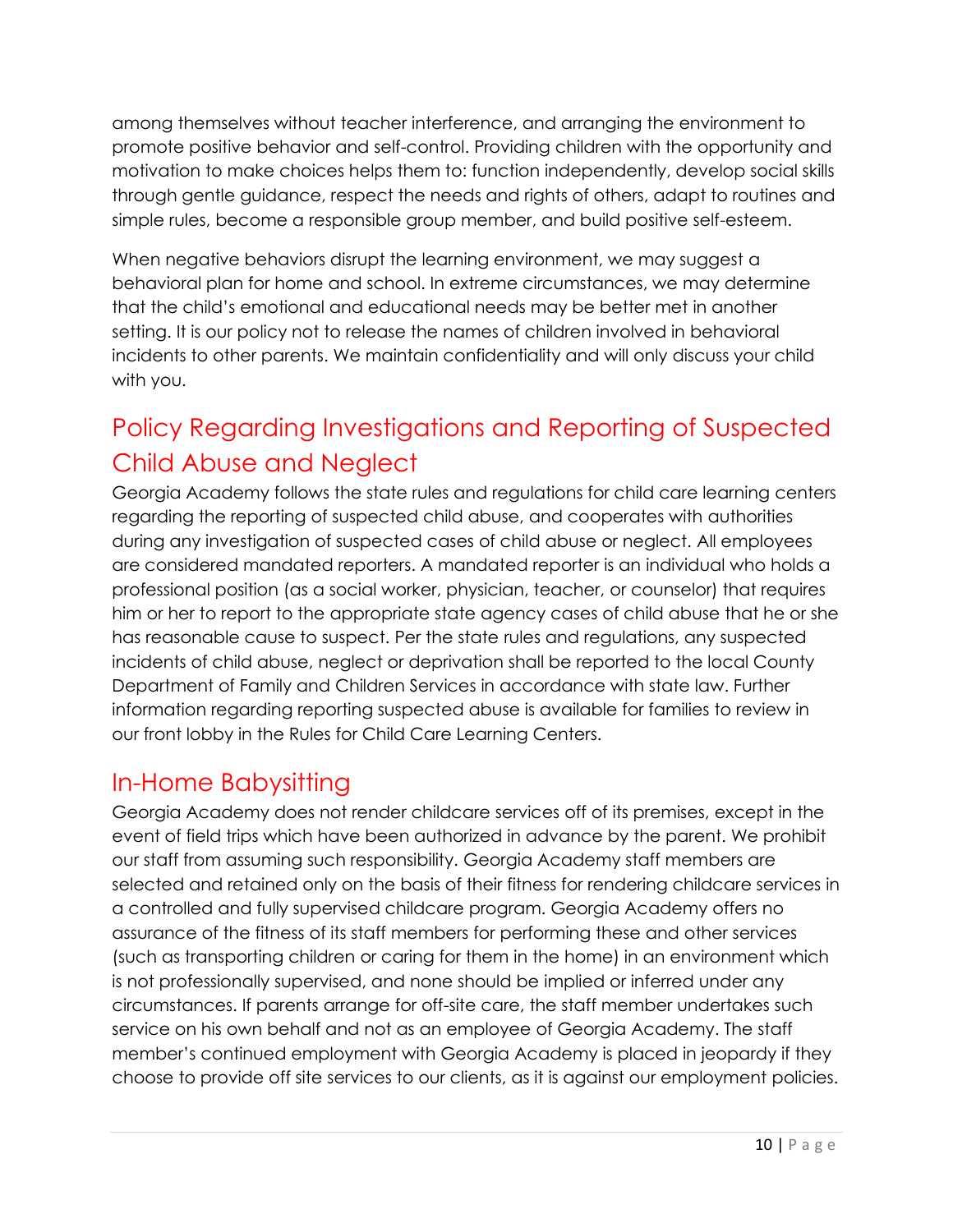## <span id="page-12-0"></span>Tuition Express

Tuition Express allows us to process payments safely, quickly and efficiently. Tuition Express is a PCI Level 1 Service Provider. Automated payments are proven more secure than paying by check, as the potential for check fraud and identity theft are eliminated. Additional information is available at TuitionExpress.com.

## <span id="page-12-1"></span>Registration Fee

An annual registration fee shall be charged for each child at the time of enrollment, renewable each year thereafter, and due and payable by January 15th of each year.

### <span id="page-12-2"></span>Tuition

The tuition is determined on an annual basis, payable weekly or monthly and due in advance on a specified day of each week. Our general policy is to adjust our fees annually, if necessary. Parents will receive at least a month's notice, in writing of any fee adjustments.

# <span id="page-12-3"></span>Late Charges, Penalties, and Returned Checks

All registration fees and tuition payments are due as indicated at the time of enrollment. It is late if not paid by the due date. A late charge shall be automatically added to the tuition for that week and for each week thereafter that a balance is carried forward.

If an account becomes delinquent, you will need to make arrangements to make payment. In the event arrangements to make payment are not made, Georgia Academy may, at its discretion, dismiss the child and the parent shall remain responsible for the balance due and any expenses incurred by Georgia Academy in the pursuit of payment.

If your check for tuition is returned to Georgia Academy, a service charge will be assessed. This charge, along with the tuition, is payable immediately.

### <span id="page-12-4"></span>Absences and Vacations

Tuition and other fees must be paid in full without deduction for absences of any duration or for any cause, and without substitution of any other days of attendance as "make up" days. Georgia Academy has this policy because staffing and other operational costs are incurred on the basis of fixed levels of enrollment, and because few of these costs are eliminated when the child is temporarily absent. After one year of continued enrollment at Georgia Academy, one week of absence from the center is available at no charge. Also, each year, families will be allowed two weeks of half price tuition if your child misses an entire week due to illness. Your account must be current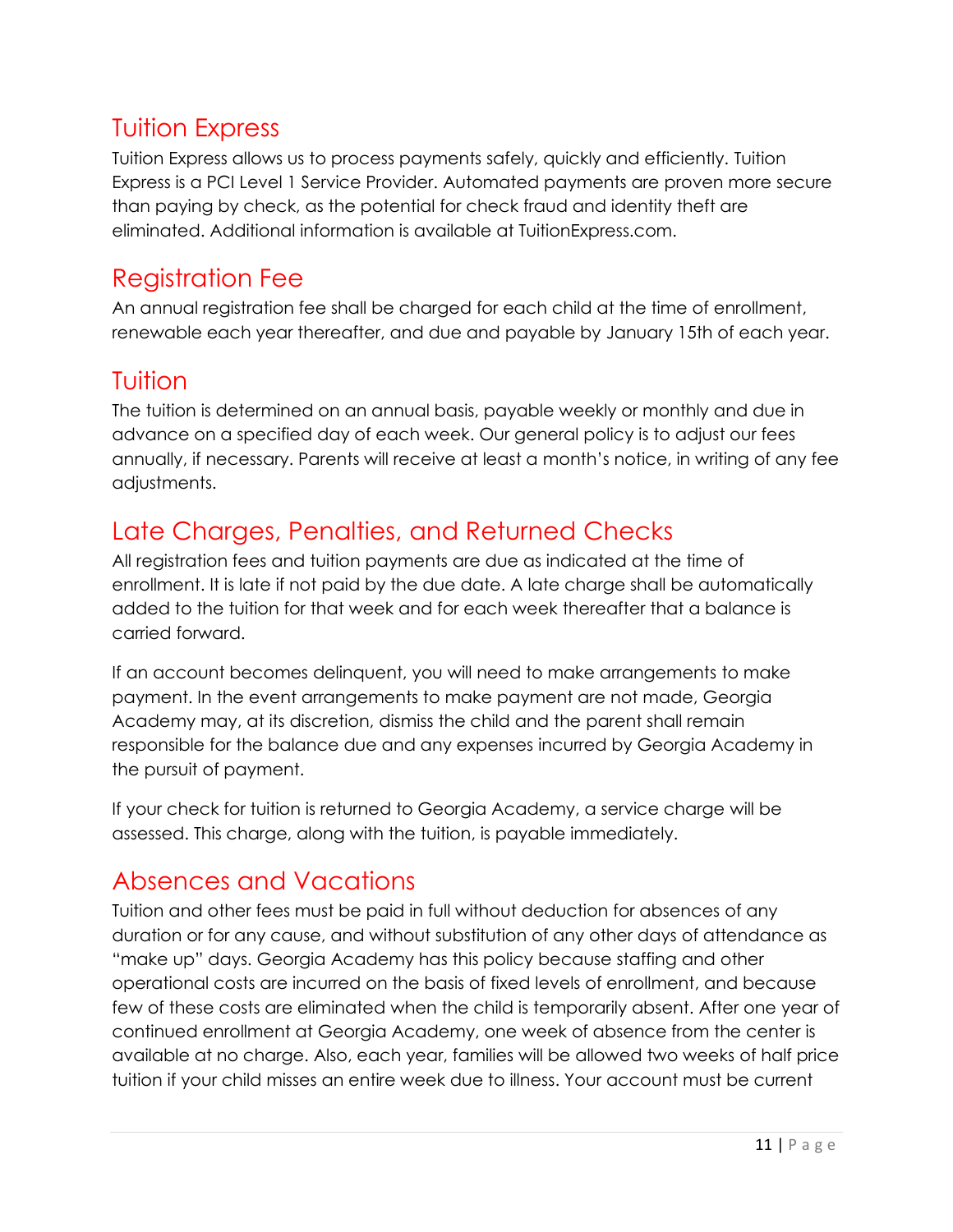and in good standing to receive these benefits. Your child's place in the class will be maintained.

## <span id="page-13-0"></span>Grievance Policy

By enrolling your child in Georgia Academy, you are agreeing to abide by the policies and procedures outlined in the parent handbook. If you have a problem regarding curriculum, a staff member, a student, etc., we request that you follow the steps below until the problem is resolved.

First, raise the issue directly, and as soon as possible, with the staff member most directly involved. If this does not resolve the problem, arrange for a meeting with the director to discuss the situation. Documentation of the issue is required of the staff, parent, and the director. Hopefully, all parties will be able to resolve the matter at hand. If you need to discuss the situation further, please contact the school's owner. (Communication should be open and honest, focusing on the issue and not the person. This includes listening carefully and respectfully while the other person is talking, and exercising responsibility and mutual respect; respect by staff for parents' special relationships with their children; respect by parents for staff as professionals. Confidentiality must be maintained at all times during this process.)

## <span id="page-13-1"></span>Withdrawal Policy

Georgia Academy requires at least a two-week advance written notice of withdrawal from the center for full time and part time students. The Withdrawal Form is available from management. The obligation for full payment of tuition and other fees will continue until the date indicated by the parent as the date of withdrawal on the Withdrawal Notice Form. If parents fail to provide written notice, they will remain responsible for the full tuition for the two (2) weeks after the child's last day of attendance plus any late charges or penalties which shall accrue until full payment is received. In any situation where the child is temporarily withdrawn from Georgia Academy, and regular payment of tuition has been temporarily suspended by the parent, the enrollment may be terminated. Reenrollment will be based on availability of space, and an additional registration fee may be required. We notify parents of children whose behavior endangers themselves, staff or other children. These children may be asked to leave the center. Georgia Academy reserves the right to disenroll a child from the program should it become necessary. Every effort is made to avoid this process, but when staff and management have tried and been unsuccessful in correcting inappropriate behavior, the child will be disenrolled.

# <span id="page-13-2"></span>State Licensing

Our center is regulated by: